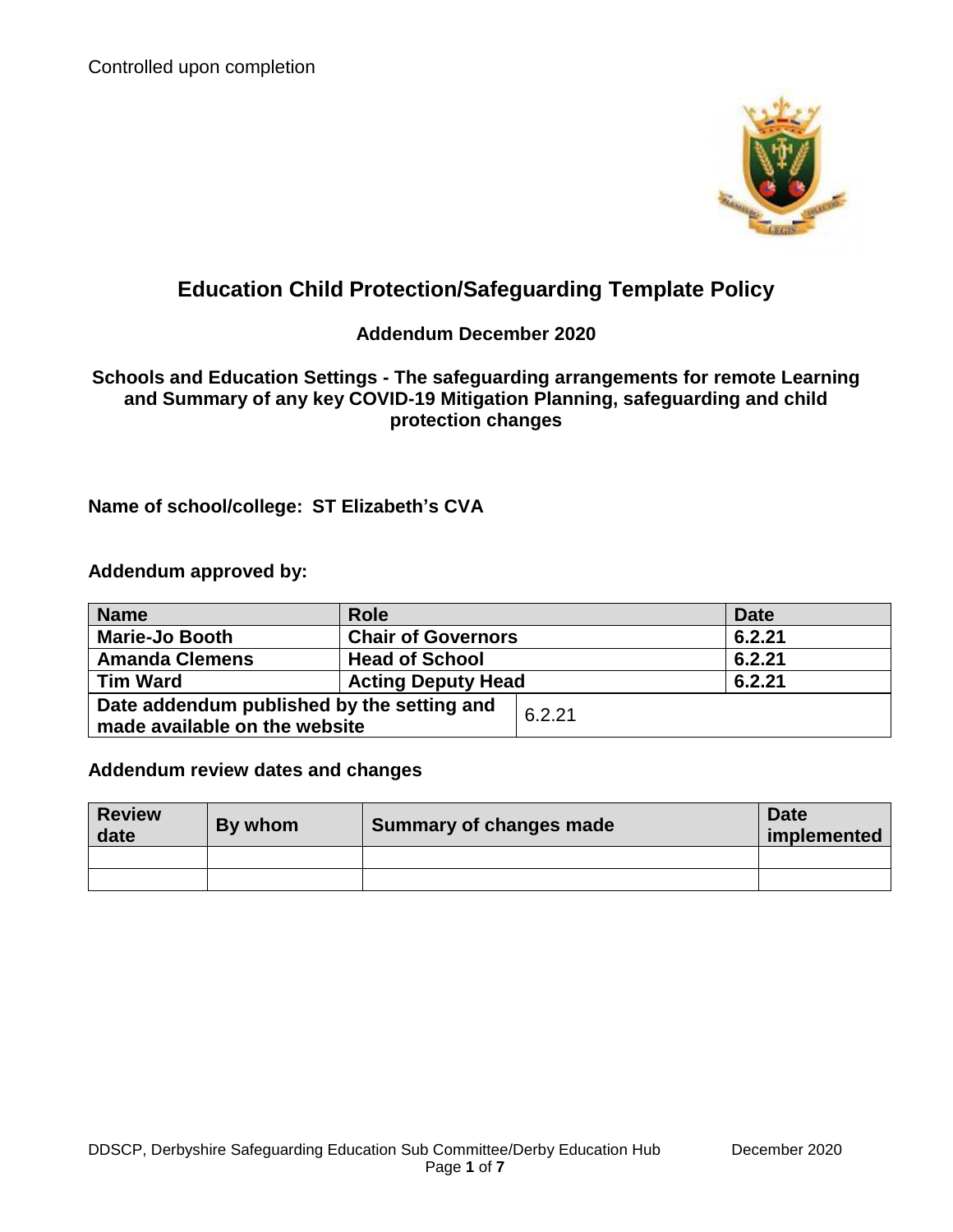This addendum supports a Schools/College current child protection and safeguarding policy, 2020/21. It is part of a series of additional templates that have been issued in 2020 in line with COVID-19 mitigation planning and responses to safeguarding arrangements:

- April 2020, Addendum, Summary of any key COVID-19 Mitigation Planning, Safeguarding and Child Protection changes;
- June 2020, Annex A, The Safeguarding arrangements for the wider Opening of Education Settings to Children from June 1st.

This addendum is new information Schools/Colleges need to address to support the Safeguarding arrangements in their School/College to cover for example, recent guidance issued by the Government on Remote Learning and on Local Safeguarding Arrangements as the pandemic continues.

This Addendum also reflects any updated advice from Derby and Derbyshire Safeguarding Children Partnership and from Children's Social Care, Reporting Mechanisms, and updated and available support services.

Key information is found here: [https://www.ddscp.org.uk/coronavirus-safeguarding](https://www.ddscp.org.uk/coronavirus-safeguarding-arrangements/)[arrangements/](https://www.ddscp.org.uk/coronavirus-safeguarding-arrangements/)

All leaders and including Governors will ensure that they will also keep up to date with changing National and Local arrangements:

<https://www.gov.uk/coronavirus>

[https://schoolsnet.derbyshire.gov.uk/administration-services-and-support/coronavirus](https://schoolsnet.derbyshire.gov.uk/administration-services-and-support/coronavirus-information/coronavirus-information.aspx)[information/coronavirus-information.aspx](https://schoolsnet.derbyshire.gov.uk/administration-services-and-support/coronavirus-information/coronavirus-information.aspx)

### 1**. Vulnerable Children/reporting concerns**

We will help identify vulnerable children and especially those children who continue not to be in school and use the available services, support and referring in arrangements, with particular reference to:

- The Derby and Derbyshire Safeguarding Children Partnership briefing on safeguarding children at a time of significant demand from September 2020: Appendix 1.
- Community Health Advisors (Mental Health and Wellbeing):

<https://www.camhsnorthderbyshire.nhs.uk/specialist-community-advisors>

DDSCP, Derbyshire Safeguarding Education Sub Committee/Derby Education Hub December 2020 Page **2** of **7** [https://www.derbyshirehealthcareft.nhs.uk/services/childrens-mental-health-services-camhs](https://www.derbyshirehealthcareft.nhs.uk/services/childrens-mental-health-services-camhs-derby-and-southern-derbyshire/im-professional/specialist-community-advisors)[derby-and-southern-derbyshire/im-professional/specialist-community-advisors](https://www.derbyshirehealthcareft.nhs.uk/services/childrens-mental-health-services-camhs-derby-and-southern-derbyshire/im-professional/specialist-community-advisors)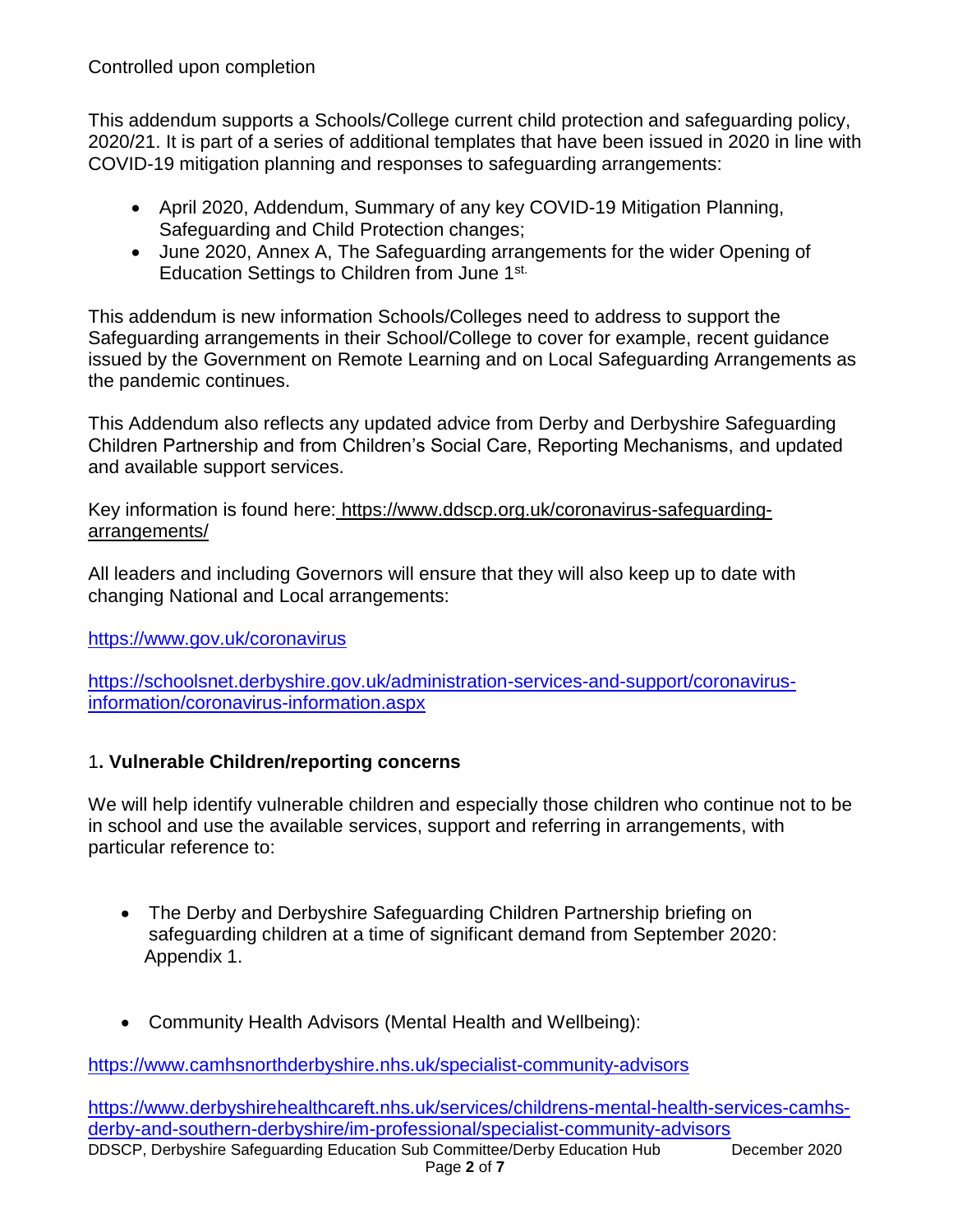• The locality Early Help Team (Derbyshire):

| <b>High Peak &amp; Dales</b>          | 01629 531232 (Glossop)       |
|---------------------------------------|------------------------------|
|                                       | 01629 533502 (Buxton)        |
| North East & Bolsover                 | 01629 533623 or 01629 537398 |
| Chesterfield                          | 01629 533557                 |
| <b>Amber Valley</b>                   | 01629 533640 or 01629 533212 |
| Erewash                               | 01629 537820 or 01629 531576 |
| South Derbyshire & Dales 01629 532617 |                              |

• The Transition Team, emerging needs (Derbyshire) 01629 536451

### **2. Maintaining contact**

*Pupils are registered twice per day who are remote learning (morning and afternoon). Pupils who do not attend a session will receive a phone call home from the school office. All pupils receive a fortnightly call from their class teacher or TA, vulnerable pupils will continue to receive a weekly welfare phone call.*

### **3. Designated Safeguarding Lead (and Deputy) Arrangements**

*DSL is on site daily, the Deputy DSL works 3 full days per week. In the case of sickness or self isolation staff are able to work remotely and join MS Teams meeting and have access to My Concern for reporting or receiving safeguarding concerns.*

### **4. Children with a Social Worker**

We expect that our vulnerable children who have a social worker and children with an EHCP will attend our school so long as they do not have underlying health conditions that put them at severe risk.

Where a parent/carer does not want to bring their child to an education setting, and their child is considered vulnerable, we will agree with the Social Worker who will explore the reasons for this directly with the parent and wherever possible encourage attendance. This will include children with EHCP plans and we will liaise with the SEND Team. Any discussions will be communicated to the Social Worker.

If we must close our provision and we have children attending with a Social Worker, we will liaise with other provision in our area to see if they are open and if the child/ren can attend.

DDSCP, Derbyshire Safeguarding Education Sub Committee/Derby Education Hub December 2020 Page **3** of **7**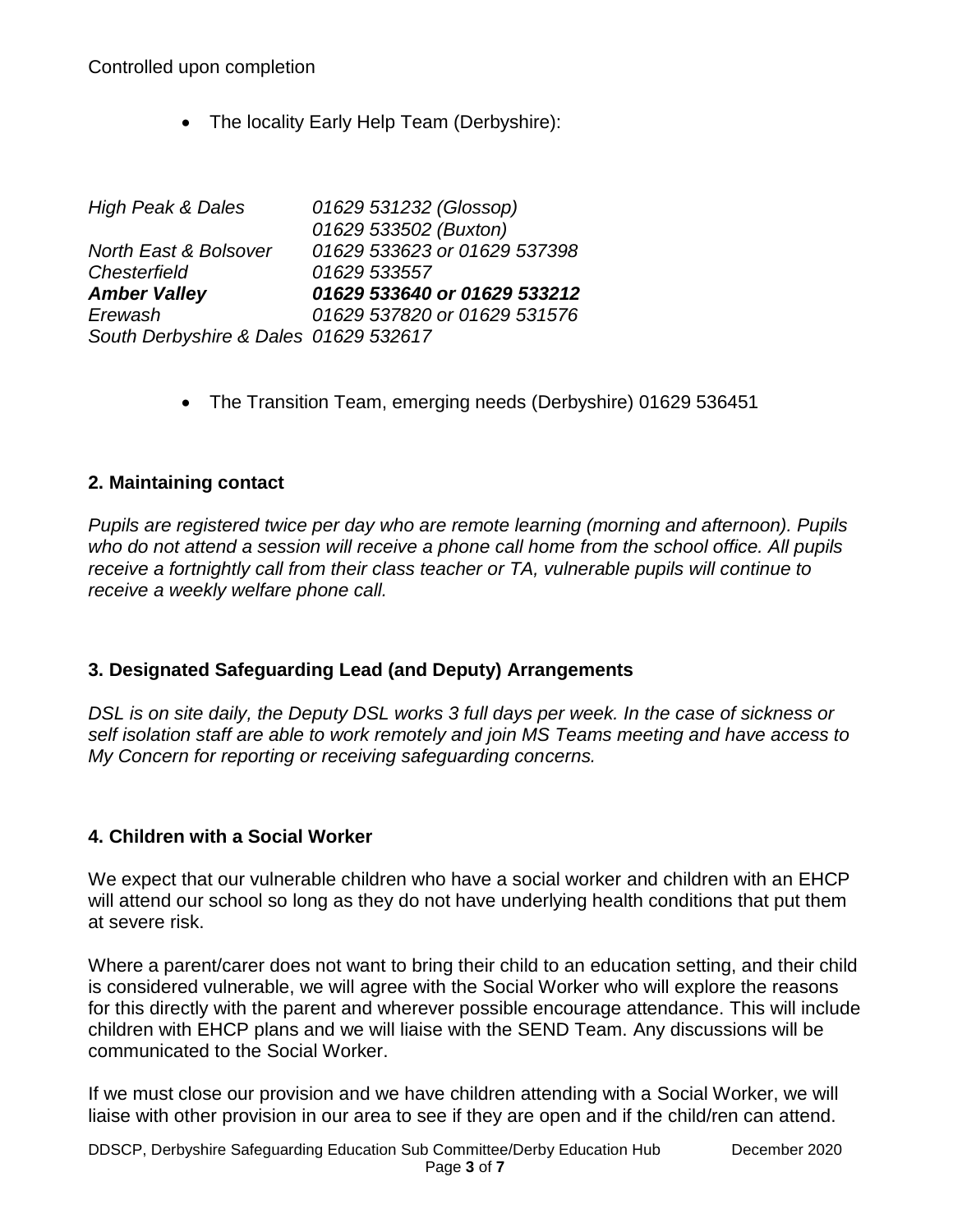We will then update the Social Worker and use contingency arrangements for information sharing and recording whilst the child is in the alternative setting.

We will ensure where possible that we have joint discussions with the Social Worker around reasons for any non-attendance and the risk this poses to the safeguarding and welfare of the child. Through this discussion we can plan any next steps to try and ensure the welfare of the child.

### **5. Home Educated Children**

When parents/carers are considering Home Education and or have taken a decision to remove the child from our roll, we encourage an open line of communication and will arrange a discussion with the family. In doing this we will inform them of their legal duties and that they will be expected to provide a full-time suitable education. We will also explain that as part of the procedure for wanting to pursue Home Education, we will notify the Local Authority of their decision and the Local Authority will need to make further enquiries directly with them.

If this decision relates to COVID-19 and there are concerns about the physical or mental health of the child or other family member, we will try and continue to offer reassurances about the measures we have taken to protect their health and wellbeing.

The DfE has published advice for parents/carers considering Elective Home Education (EHE). It sets out clearly, the implications of withdrawing children from school for the purposes of home education. We will in our discussion with parents/carers hand out information and provide this link where the option of EHE is explored:

<https://www.gov.uk/government/publications/elective-home-education>

We will also provide additional information found here: [https://www.derbyshire.gov.uk/education/elective-home-education/elective-home](https://www.derbyshire.gov.uk/education/elective-home-education/elective-home-education.aspx)[education.aspx](https://www.derbyshire.gov.uk/education/elective-home-education/elective-home-education.aspx)

### **6. Remote Learning**

This School/College is operating a mixture of In-School and Home Learning. If any of our children and their families need to self-isolate, for example, we will need to make provision to teach them remotely. In teaching face to face or in a virtual classroom it is important that we take steps to ensure children are protected.

Safeguarding and Child Protection remains as important in this environment as anywhere else, and our School will apply the School's Safeguarding Guidance to Remote Learning, just as they would to classroom working. Staff who become aware of any Child Protection concerns will continue to follow the school's safeguarding procedures and the local Derby and Derbyshire Childrens Safeguarding Procedures.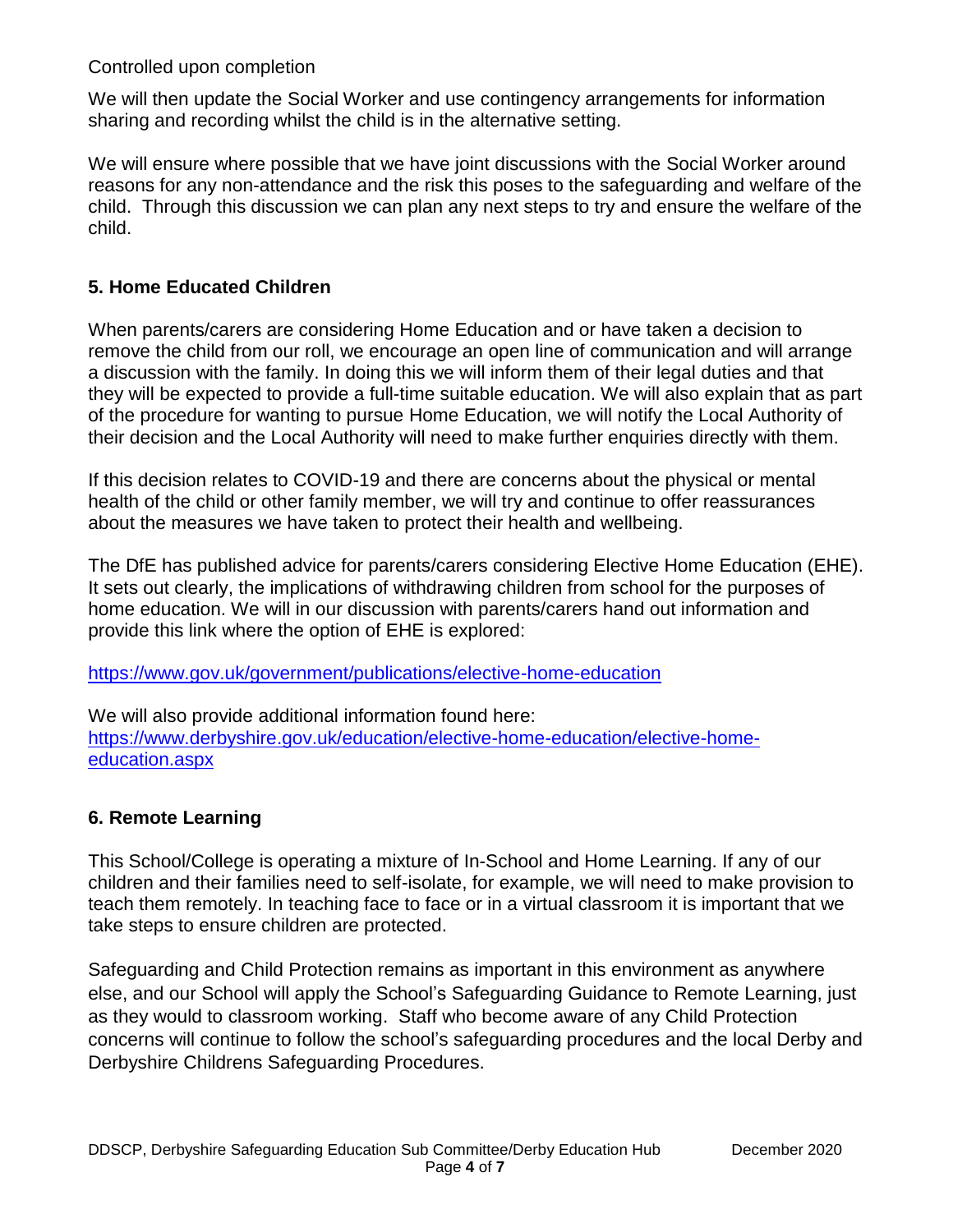When staff work remotely, we will ensure that the School's Child Protection and Safeguarding Policy is adhered to, and the Managing Allegations Against Staff, Carers and Volunteers policy is followed.

Updated National Guidance provided by the DfE can be found on the following link:

[https://www.gov.uk/guidance/safeguarding-and-remote-education-during-coronavirus](https://www.gov.uk/guidance/safeguarding-and-remote-education-during-coronavirus-covid-19#virtual-lessons-and-live-streaming)[covid-19#virtual-lessons-and-live-streaming](https://www.gov.uk/guidance/safeguarding-and-remote-education-during-coronavirus-covid-19#virtual-lessons-and-live-streaming)

Derbyshire County Council's 'Education Data Hub' has published advice for Schools/Colleges on remote learning, November 2020, which is available on the following page:

[https://schoolsnet.derbyshire.gov.uk/administration-services-and-support/coronavirus](https://schoolsnet.derbyshire.gov.uk/administration-services-and-support/coronavirus-information/information-and-advice-to-schools.aspx)[information/information-and-advice-to-schools.aspx](https://schoolsnet.derbyshire.gov.uk/administration-services-and-support/coronavirus-information/information-and-advice-to-schools.aspx)

### **7. Monitoring Arrangements**

This addendum will be reviewed and updated as Guidance from the Local Safeguarding Partners, other relevant agencies or DfE is received, and as a minimum *4 weeks* by DSL and Deputy DSL.

At every review, it will be read and approved by the full governing board.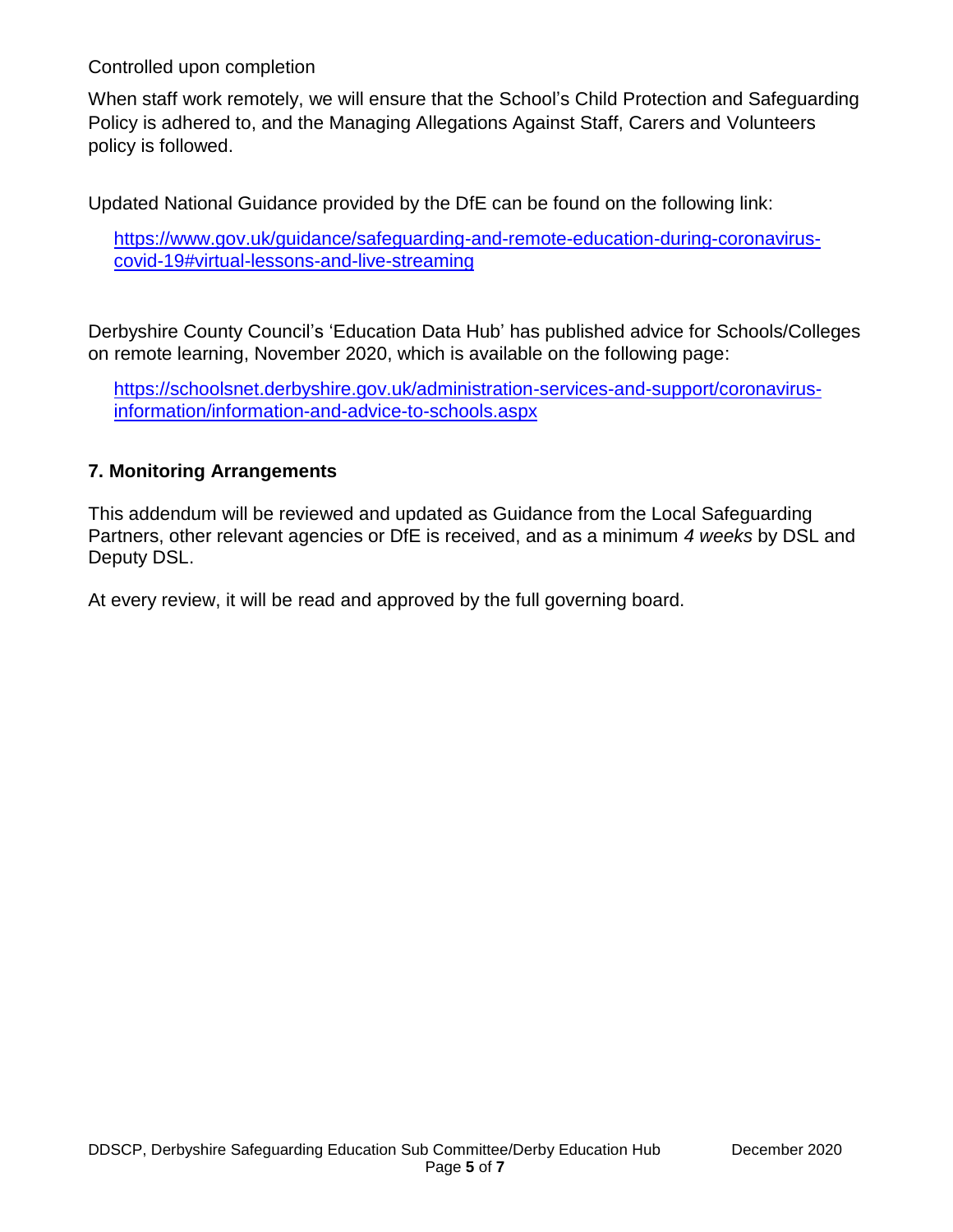

**Appendix 1.**

**Final 27/09/20** 

### **Derby and Derbyshire Safeguarding Children Partnership Safeguarding our Children at a Time of Significant Demand**

### **What Do We Know?**

Between March and September 2020, many children and young people were not seen in their day care or school settings. We know that the lived experiences of children, young people and their families throughout the lockdown period may have been very different to normal; greater contact with family members and household pressures such as employment, financial concerns, home schooling and health, potentially contributing to an increase in domestic abuse and other concerns such as parental mental health and substance abuse and family breakdown. Children and young people are also likely to have had increased access to the internet, prompting concerns about an increase in online abuse and exploitation.

As children and young people begin to return to day care or school settings there is an understandable anxiety that significant concerns may come to light about their experiences over the last six months, and there is a need to ensure that children and families are able to access the appropriate level of help for their needs.

The messages from the data we have collected and analysed are clear; demand on all services will increase and all services must identify how they will respond, both individually and in coordination with other agencies

### **Responding to Emerging Concerns – Essential Questions to Ask**

Circumstances for children and young people can be complex. Key to decision making will be your analysis of what you know and whether any new information which has been shared by the child, young person or about them raises specific concerns about abuse or neglect.

- $\triangleright$  Have you reviewed the threshold document and clarified all the information available to you, from your records and from your work with other agencies, to decide how serious the situation is for the child or young person?
- $\triangleright$  In all possible cases, have you discussed your concerns with the designated or named safeguarding lead in your organisation? This is an essential chance to reflect on what has been learnt and whether early help may be needed, or the situation is so serious that urgent action is required.
- $\triangleright$  If the situation does not require a referral to social care, what other services are available which could provide early and appropriate support?